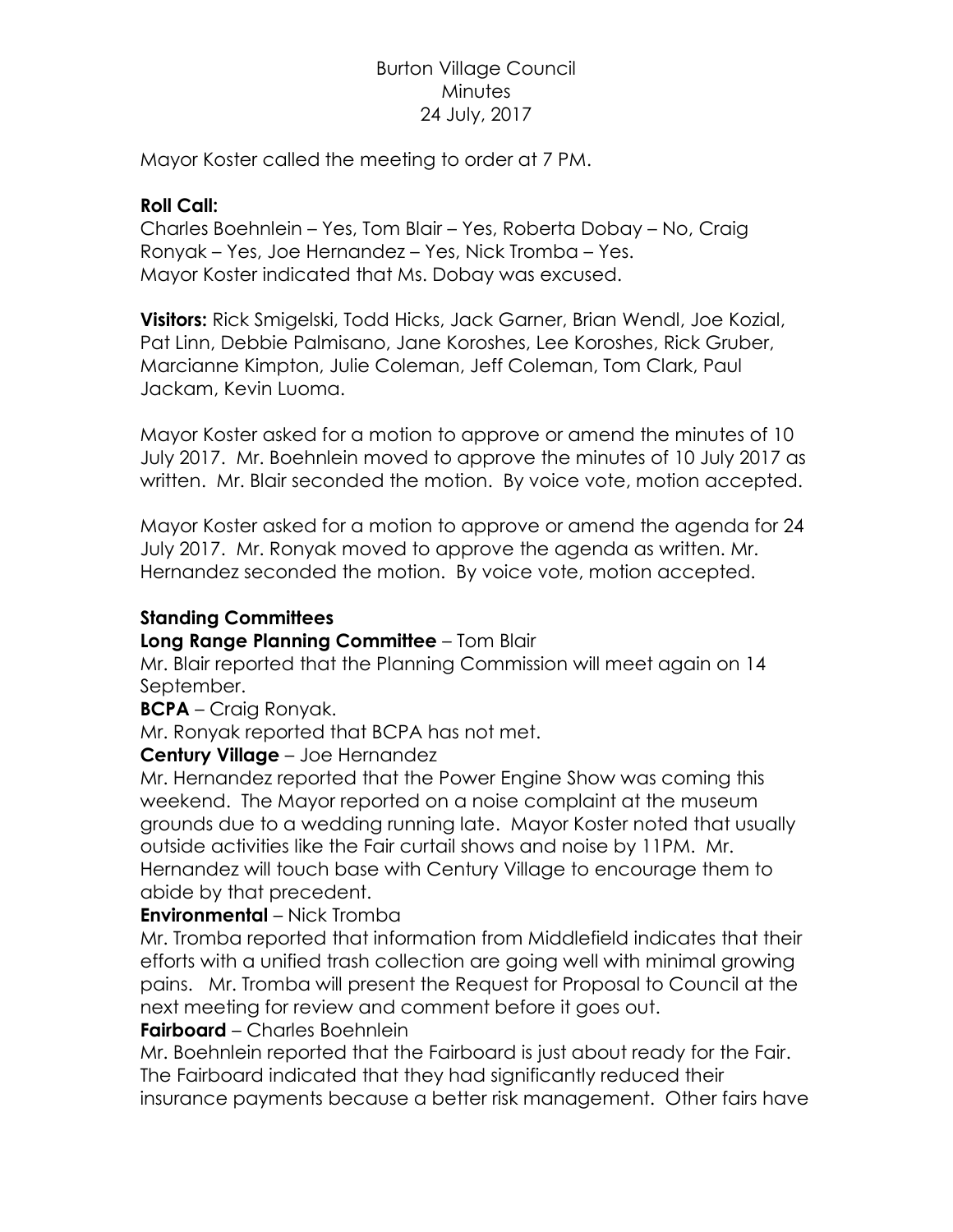even come to them to review their practices. Mayor Koster asked Chief Smigelski if he is sending out letters to residents who park cars on their lawns during the Fair. Chief Smigelski stated that he is. The letter will include information about parking requirements and safety.

**Finance, Funding and Personnel Committee** – Charles Boehnlein/Joe Hernandez

Mr. Boehnlein stated that he had nothing to report. Mr. Boehnlein and Mr. Hernandez will meet with the Fiscal Officer about mid-August.

# **Cable and Internet** – Roberta Dobay

Ms. Dobay was not available to report. Mayor Koster, reporting for Ms. Dobay, stated that the County run website is having troubles allowing another website on to the system. The new website should be up and running sometime this week.

**Safety Committee**- Mayor on the committee – Craig Ronyak Mr. Ronyak reported that the Bike Rack was installed in front of Coffee Corners. Mr. Ronyak will meet with Fire Department to start contract negotiations.

Police Chief Report: Chief Smigelski provided written reports for May and June to Council. For June there were 17 traffic stops and 8 arrests. The grant for bullet proof vests was submitted. Safety Town is set for August 16 to 19.

# **Street Committee** – Roberta Dobay

Ms. Dobay was not available to report. Chief Smigelski stated that the Street Department has a hot box and is repairing or patching Village roads. The Department will begin crack sealing this week.

# **Council Reports on Boards and Commissions**

**BPA** – Nick Tromba – Mr. Tromba deferred to Mayor Koster. The BPA discussed and accepted Mr. Eaton's retirement. The BPA also discussed the lease of property from the City Akron that the water wells, water plant occupy. That lease is before Council.

**BZA** – Charles Boehnlein reported that BZA had not met to decide any cases.

**Cemetery Board** – Roberta Dobay was not available to report. **Historic District Architectural Review Board** – Joe Hernandez – Mr. Hernandez reported that the Historic Review Board met on 17 July and approved siding and fence requests from residents in the Historic District buffer area. The Board also decided not to approve a request from the Burton Volunteer Fire Department to demolish a house at 13810 Spring Street. The Board felt that the Fire Department had not met any of the standards asked of it by the Board at previous meeting. Mr. Hicks pointed out that the next step for the Fire Department was to either accept the ruling of the Board or appeal to the Village Council. The appeal needs to be in writing and filed within 10 days of the Historic Review Boards decision. Mr. Luoma was asked by the Mayor if he needed any other information from Council. Mr.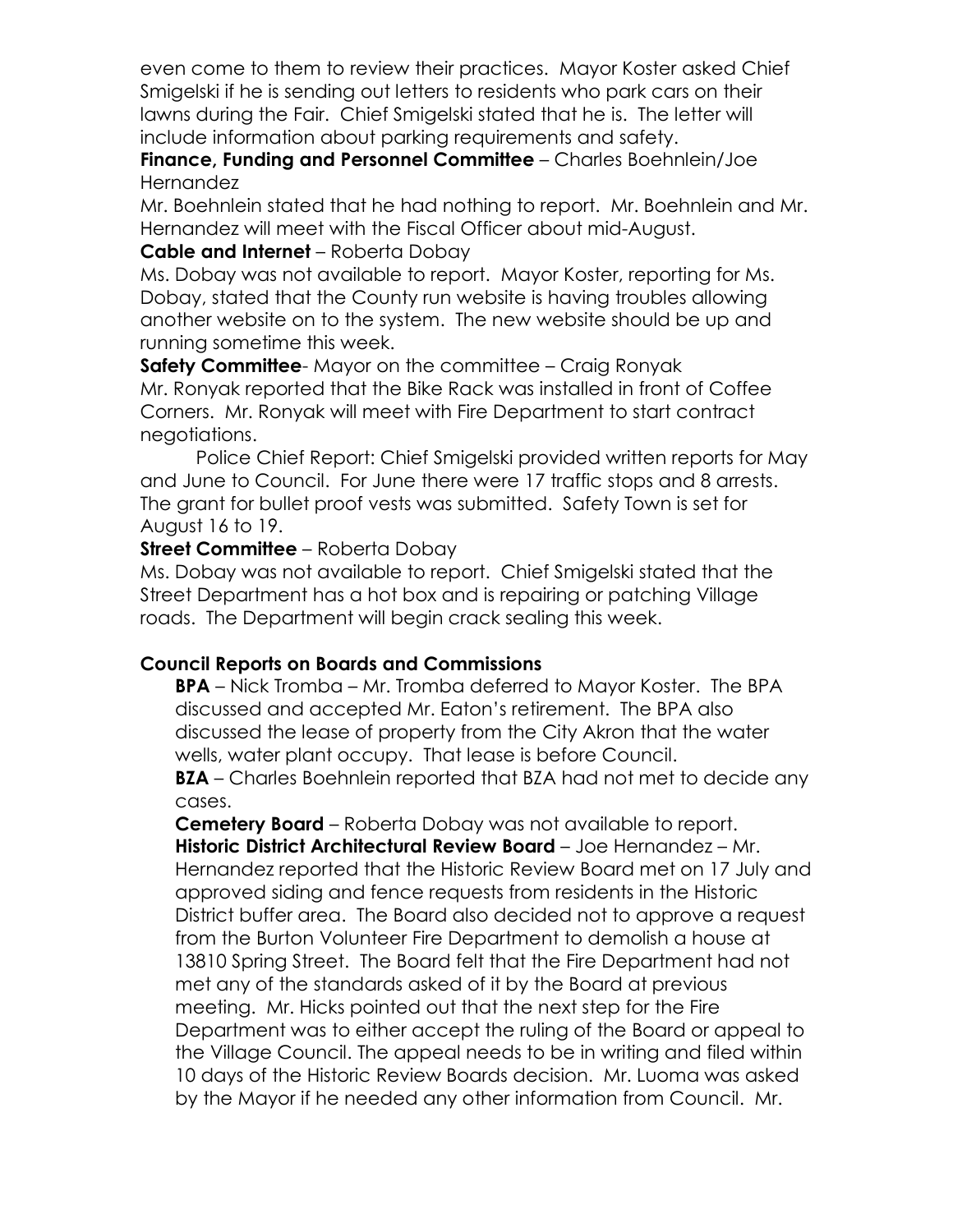Luoma stated that he understood what was being requested. Mr. Hicks stated that the Fire Department could contact him at his office with questions.

**Planning Commission** – Tom Blair – covered previously. **Tree Commission** – Nick Tromba – had nothing to report. Ms. Palmisano reported as Arborist that stump grinding was complete. The resistograph service was cancelled because of technical difficulties and budget constraints.

### **Fiscal Officers Report**:

Mr. Paquette asked if Council had any questions about the Council Summary of Revenue and Expenses. There were none. Mr. Paquette indicated that he is working on updating the five-year budget forecast. Mr. Paquette explained that the Akron lease costs covered land used by the Village for water wells, the water treatment plant, the sewer outfall, stone and dirt stockpiles and mowing around the Street garage and Wastewater Treatment Plant. Akron has not billed the Village for four years which is why there is a backlog. Mr. Paquette explained that appropriation increase in Resolution 2017-11 was to cover possible expenses in water line repairs. The three breaks so far this year had cost over \$20,000. There are also engineering costs to cover the design of the waterline replacement from Rapids Rd. to Elmar Blvd. along West Center.

### **Solicitors Report**:

Mr. Hicks had nothing to report.

### **Fire Department Report:**

Chief Wendl reported that there were 28 calls in June in the Village and the Fire Department had 78 overall for the month.

# **Zoning Inspectors Report:**

Mr. Rick Gruber reported that he had issued a fence permit and a shed permit. He also issued a permit to construct a garage and porch. Ms. Stenross, the owner of the property at 14118 East Center, has asked permission to let the lot remain natural, mowing only the first 30 feet from the right of way. Mr. Gruber mentioned that he could not find anything written guidance on this in the Village Ordinances. Council did not object at this time. Mr. Tromba asked Mr. Gruber to contact the owners of the property just to the north of the Stenross lot; Mr. and Mrs. Ludlow.

 The property on South Cheshire owned by K. Hruby is not being mowed. Notice was sent in May. Mayor Koster indicated that Mr. Gruber can go ahead and site the owner. Mr. Corey Brown owns two adjoining lots on East Center that he would like to split. The existing home sits very near the dividing property line and the total lot frontage is only 180 feet. Two lots would require 200 feet (100 feet each). Mr. Hicks told Mr. Gruber that Mr. Brown will need to appeal to the Board of Zoning Appeals.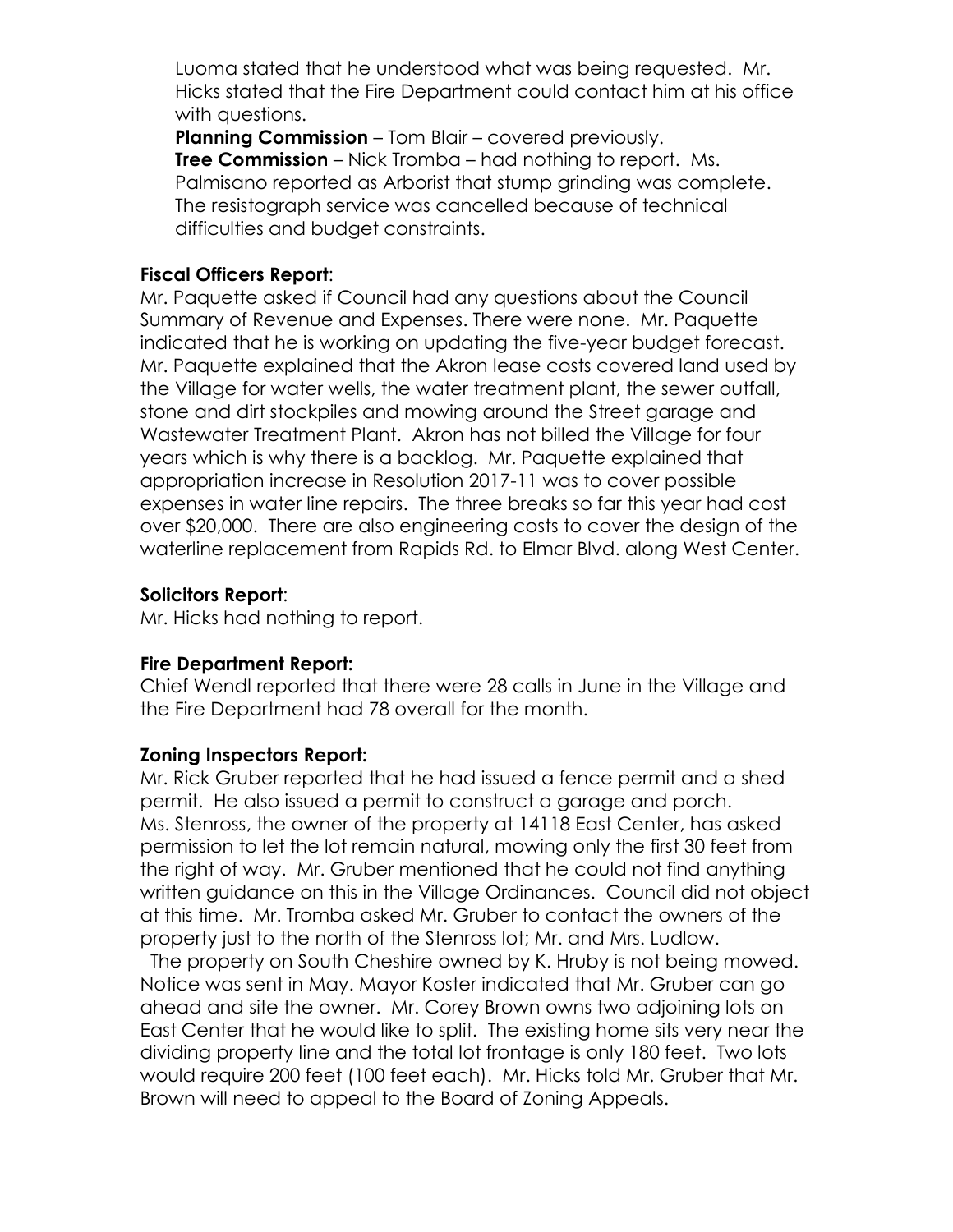### **Engineers Report:**

Mr. Hess was not present to report.

Mayor Koster asked for a motion to accept and pay approved invoices. Mr. Ronyak moved to pay approved invoices and Mr. Tromba seconded the motion. By voice vote, motion approved.

#### **Ordinances and Resolutions**

Mr. Boehnlein placed Ordinance 2322-17, authorizing the Mayor and the Fiscal Officer to amend an agreement with the City of Akron, Ohio for the use of certain properties associated with the Village's water plant and water wells and declaring an emergency, on second reading. Mr. Boehnlein moved to waive further readings. Mr. Hernandez seconded the motion. Roll Call: Charles Boehnlein – Yes, Joe Hernandez – Yes, Craig Ronyak – Yes, Tom Blair – Yes, Nick Tromba – Yes. Motion passed.

Mr. Boehnlein moved to adopt Ordinance 2322-17 and Mr. Ronyak seconded the motion. Roll Call: Charles Boehnlein – Yes, Craig Ronyak – Yes, Tom Blair – Yes, Nick Tromba – Yes, Joe Hernandez – Yes. Ordinance 2322-17 is adopted.

Mr. Hernandez introduced Ordinance 2321-17, adding Chapter 730 Garage Sales to the Village of Burton Codified Ordinances, and placed it on first reading. Mayor Koster explained that the ordinance was an attempt to control some of the sale of item by or from non-Village residents at what are better described as resale markets. Council was asked to review the legislation.

Mr. Boehnlein introduced Ordinance 2323-17, authorizing the Mayor and the Fiscal Officer to enter into an agreement with the City of Akron, Ohio for certain properties associated with the Village's wastewater treatment plant, water plant, and Street garage and declaring an emergency, and moved to waive further readings. Mr. Ronyak seconded the motion. Roll Call: Charles Boehnlein – Yes, Craig Ronyak – Yes, Tom Blair – Yes, Nick Tromba – Yes, Joe Hernandez – Yes. Motion passed.

Mr. Boehnlein moved to adopt Ordinance 2323-17 and Mr. Ronyak seconded the motion. Roll Call: Charles Boehnlein – Yes, Craig Ronyak – Yes, Tom Blair – Yes, Nick Tromba – Yes, Joe Hernandez – Yes. Ordinance 2323-17 is adopted.

Mr. Boehnlein introduced Resolution 2017-11, approving the Fiscal Officer to request an amended Certificate of resources and permanent appropriations for the County Auditor regarding the Enterprise Funds and declaring an emergency, and moved to waive further readings. Mr.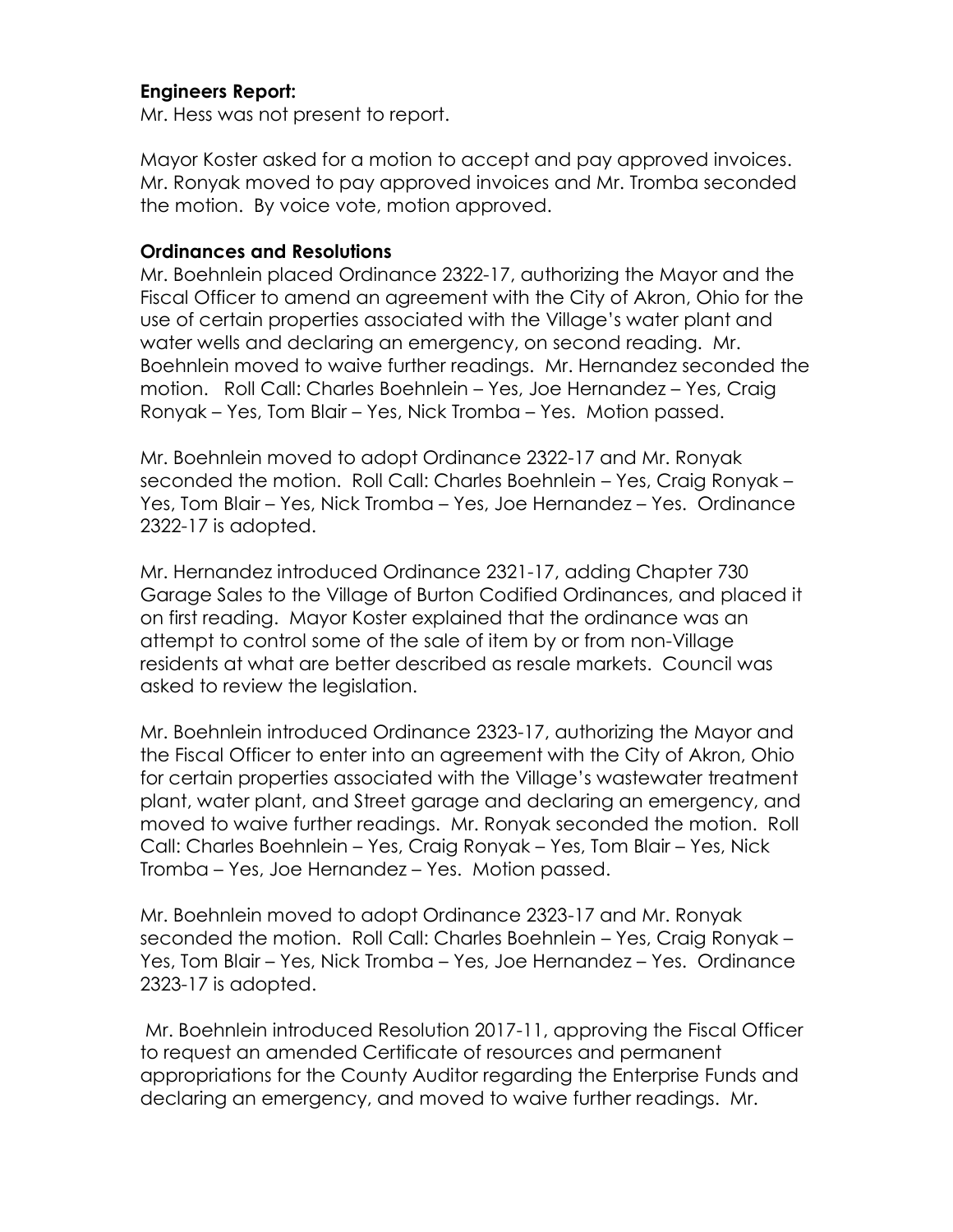Ronyak seconded the motion. Roll Call: Charles Boehnlein – Yes, Craig Ronyak – Yes, Tom Blair – Yes, Nick Tromba – Yes, Joe Hernandez – Yes. Motion passed.

Mr. Boehnlein moved to adopt Resolution 2017-11 and Mr. Ronyak seconded the motion. Roll Call: Charles Boehnlein – Yes, Craig Ronyak – Yes, Tom Blair – Yes, Nick Tromba – Yes, Joe Hernandez – Yes. Resolution 2017-11 is adopted.

### **Mayors Report**

Mayor Koster had nothing further to report

### **Old Business**

Mr. Paquette explained to Council the Safety Notification system that Ms. Hernandez had found. The Village would create a sign up to build a database of residents and phone numbers or email addresses to use to contact these residents during an emergency such as a boil alert or water main break. The Village would purchase credits that would allow us to send text/call/or email alerts to those residents who signed up. The cost is roughly \$200 for 5000 credits (calls/texts/emails). Chief Smigelski added that the reverse 911 system in the County is not flexible enough for targeted emergency notification associated with water breaks. Mr. Hernandez moved to go forward with the use of the notification system. Mr. Boehnlein seconded the motion. Roll Call: Joe Hernandez – Yes, Charles Boehnlein –Yes, Nick Tromba – Yes, Tom Blair – Yes, Craig Ronyak – Yes.

### **New Business**

Mayor Koster explained to Council that there are several liquor licenses that come up for renewal annually. Council was provided with a list of the licenses. Council has the option to request a hearing to contest the renewal of any of the licenses. Mayor Koster asked Chief Smigelski if there were any reported alcohol abuses at the licensed premises. Chief Smigelski stated that there were not at this time. Council took no action to request a hearing from the Board of Liquor Control.

### **Open Public Participation**

Chief Wendl asked if a list of Automatic Electric Defibrillator's existing noting the location and holder in the Village. The Mayor and Chief Smigelski did not know of one. Mayor Koster asked Chief Smigelski to assist Chief Wendl in gather the information.

Mr. Garner asked if the Village could expect the 5000 credits used for emergency notification to last for a year or more. Mr. Paquette thought so. As an example, notifying half the Village or about 400 households (one phone each) would use up only 800 to 1200 credits per water main break.